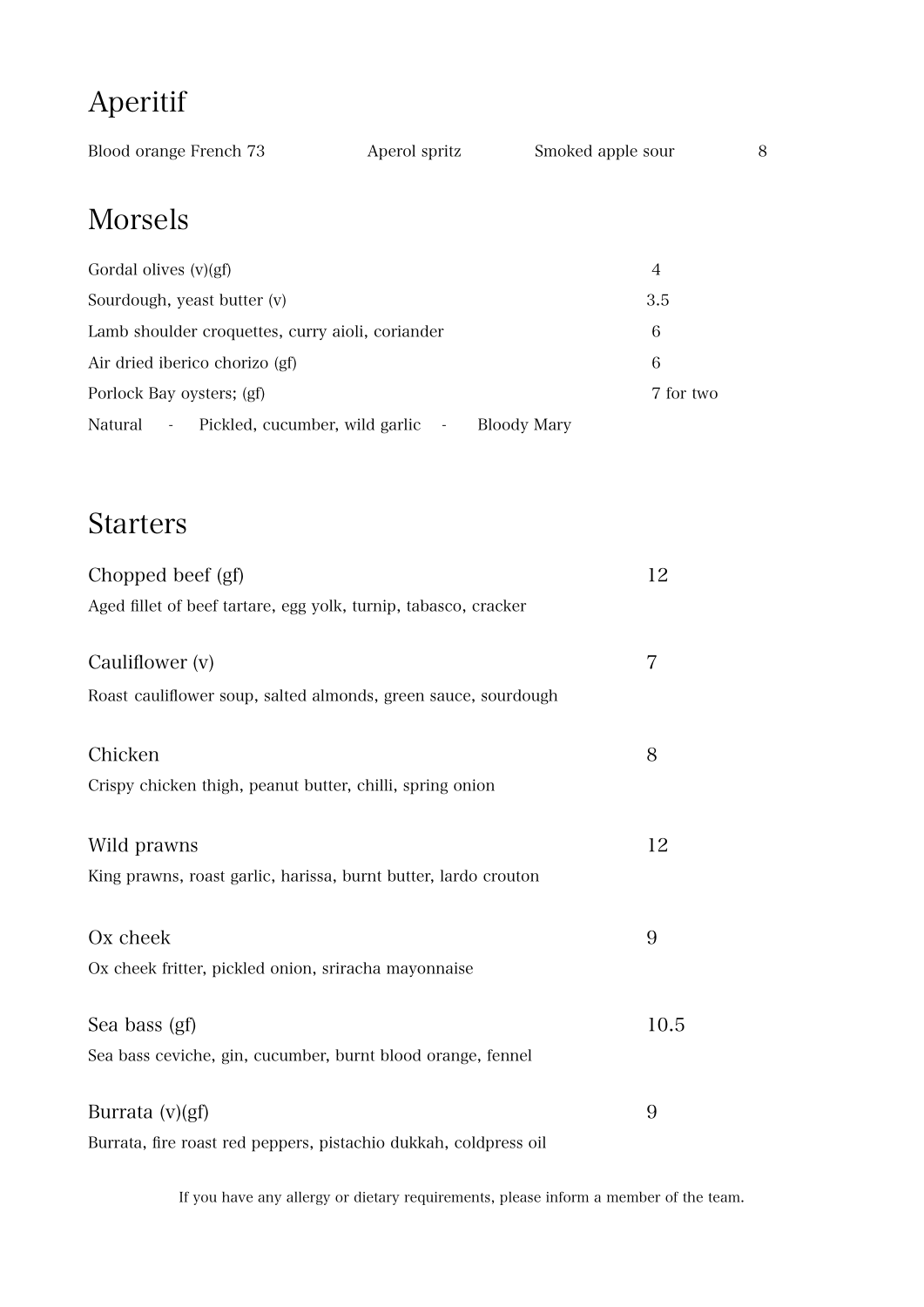### Main course

#### 30 day, dry aged steaks

Grass fed, native cattle, cooked on holm oak lump wood charcoal

| Bavette (served pink) 225g | 19 |
|----------------------------|----|
| Sirloin steak 250g         | 24 |
| Fillet steak 200g          | 30 |

Accompanied with a sauce of your choice: Classic Peppercorn Creamed Stilton Chermoula Port jus

| Hake (gf)                                                                      | 21   |
|--------------------------------------------------------------------------------|------|
| Hake fillet, crushed new potatoes, shiitake mushroom and leek butter, tarragon |      |
|                                                                                |      |
| Orzo(v)                                                                        | 17.5 |
| Orzo, celeriac, wild garlic, cashew nuts, manchego                             |      |
|                                                                                |      |
| Lamb $(gf)$                                                                    | 21   |
| Neck of lamb, creamed peas, cabbage and pancetta, hazelnut                     |      |
|                                                                                |      |
| Pork (gf)                                                                      | 19.5 |
| Pork belly, white cabbage and pigs head, crackling, apple, calvados sauce      |      |
|                                                                                |      |

# Sides

| Humble chips $(v)(gf)$                                      | 4.5 |
|-------------------------------------------------------------|-----|
| Purple sprouting broccoli, gochujang, hazelnuts (v)(gf)     | 5   |
| New potatoes, ras el hanout, labneh, spring onion $(v)(gf)$ | 4.5 |
| Spring greens, sesame butter, almonds $(v)(gf)$             | 4.5 |
| Heritage tomatoes, red onion, sherry vinegar (v)            | 5.5 |
| Deep fried macaroni, ox cheek and cheese                    | 6   |

If you have any allergy or dietary requirements, please inform a member of the team.